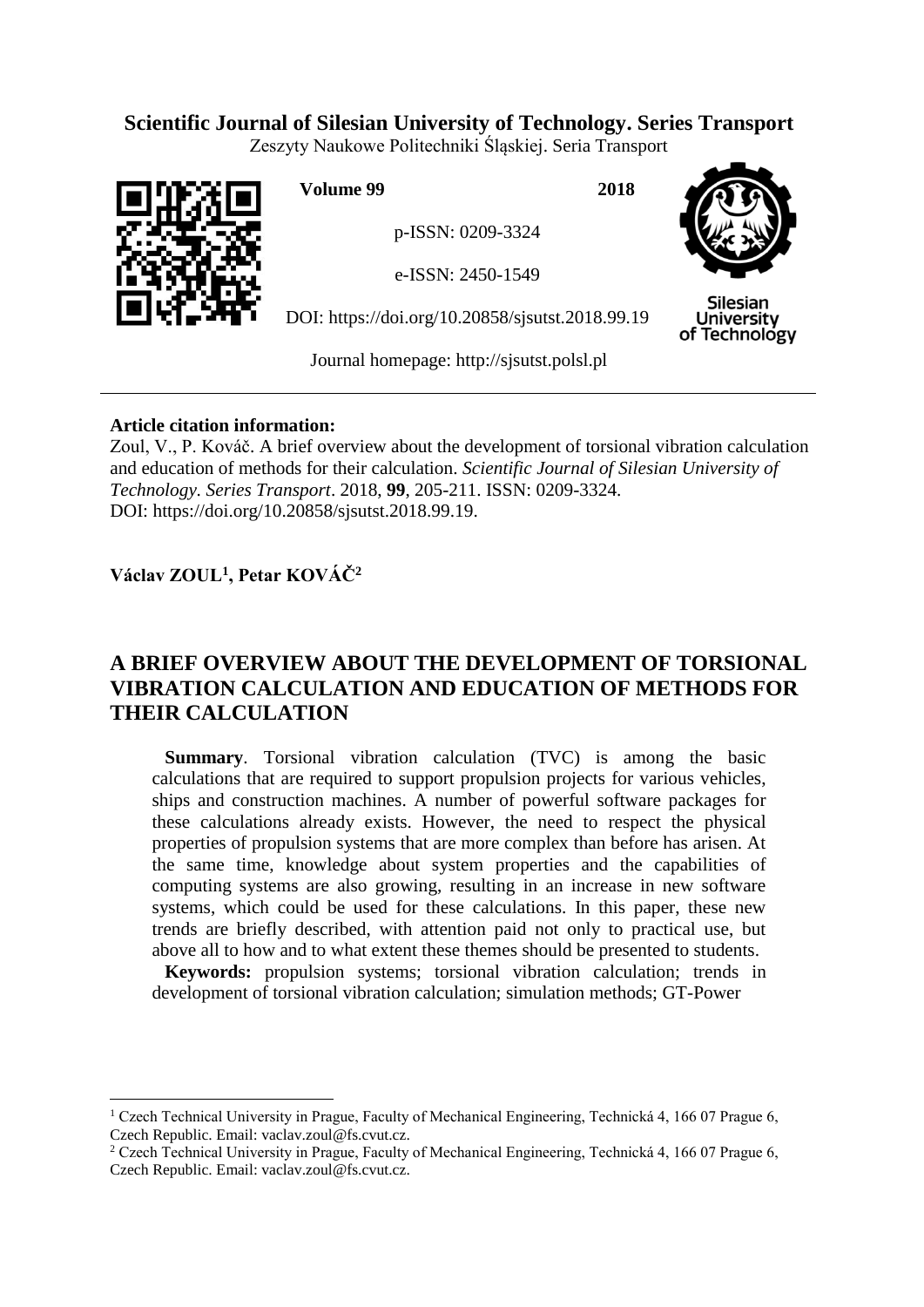### **1. INTRODUCTION**

TVC is among the basic calculations that are required to support propulsion projects for vehicles, ships and construction machines. These calculations have been known and applied for more than 100 years initially in response to ship shaft snapping, which started with use of piston steam machines in about 1870.

More calculation methods have been developed since the 19th century and used for TVC. These methods are described in detail in numerous publications, as well as currently used in practical settings.

The basic principles of torsional vibration are naturally presented on basic educational courses on machinery dynamics. In the case of more advanced courses for students studying fields related to the construction of piston engines and vehicles, torsional vibration problems are explained in much more detail, with an emphasis on the connection between basic mechanical vibrations and the practical application of TVC to real propulsion systems. Students find this interesting, as they directly see how knowledge from pure theory is reflected and used in praxis.

For the calculation of torsional vibrations, methods are employed, which are the basis for commercial software. There are even methods described in "bibles" in this field, such as [1,2,3]. Typical torsional vibration programs, which are equipped not only with proven computing procedures but also with subroutines enabling easy and fast input and the economic output of results (user-friendly), are used by ship classification societies, for example, "Det Norske Veritas" [4].

Let us not forget the last standard [5], which gives a detailed overview of the whole issue.

At present, simulation methods are increasingly being applied for TVC purposes, which must also be introduced to students.

The purpose of this paper is to introduce to involved experts the scope of the content presented to students on courses covering TVC, as well as the latest developments in this field.

#### **2. BASIC PRINCIPLE OF THE COURSES**

The lectures related to TVC are based on the fact that, if professional computations are made, it is also necessary to use one of the professional software packages. In the manuals for such packages, there is usually enough information on how to use them. However, there is often a lack of information on the theoretical foundation of the software, which often means that less experienced users view the software as a "black box". For this reason, the theoretical basis of TVC and the basic methods for its applications should be explained.

It should be also taken in account that not every workplace will have access to highly sophisticated software, bought at considerable expensive. As such, it is important to recognize that it is possible to perform a number of less demanding calculations using simpler means, such Excel.

#### **3. NATURAL FREQUENCY CALCULATION**

Basic information about an oscillating system facilitates the calculation of natural frequencies and vibratory mode shapes (normal elastic curves), which correspond to them.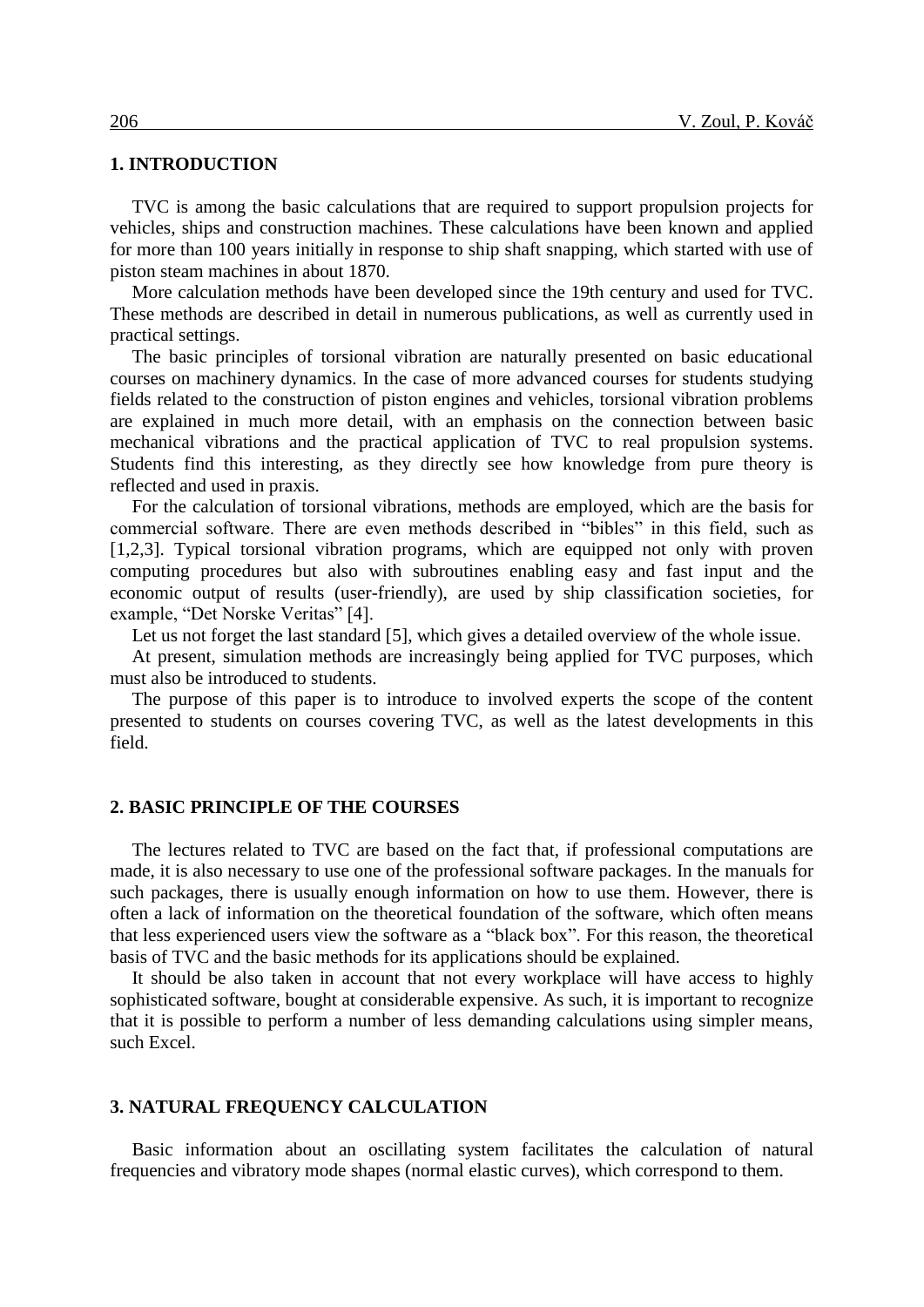For this purpose, the Holzer method [6] is presented, which, despite being first published in 1907, is easy to apply due to simple algorithmization. In addition, this method, based on the search for equality between kinetic and potential energy, gives a good explanation of the physical principle of resonant phenomena.

The second method for the calculation of natural frequencies, as presented in lectures, is based on seeking out frequencies that correspond to the state, when the determinant of the equation of motion reaches the value of 0. The calculation is again easy to carry out using matrix algebra and macroprogramming, both of which are parts of Excel.

For users with MATLAB at their disposal, it is naturally easy to use the subroutine "eig".

#### **4. FORCED VIBRATION CALCULATION**

#### **4.1. Steady states, linear systems**

TVC, until recently, was based on the frequency domain approach and focused primarily on steady-state solutions.

In lectures, the so-called "direct method" is explained, in which the system of differential equations is transferred, using the assumed form of the solution (sinus), in a system of algebraic equations, which is then easily solved using the MATLAB equation solver.

The method is, in principle, suitable for solving linear differential equations. If some weak non-linearities are present in the system, which can be replaced by their equivalent linear values, such as equivalent linear stiffness or equivalent linear damping, and when these nonlinearities are dependent on the oscillation frequency or the instantaneous mean load in the connections between masses, these non-linearities can also be respected.

In lectures, the transfer matrix method is also explained [7]. The method resolves physical vibration problems in a similar way to the "direct method"; the same applies to the steadystate vibration of linear systems. However, the programming is more transparent, uses smaller matrixes and is therefore more suitable for systems with fewer degrees of freedom and also for smaller computers equipped with simple software. In addition, the principle can be applied not only to torsional vibration but also to a combination of different types of oscillation, such as linear or bending oscillation. Therefore, an acquaintance with this method is useful.

Another common method is the "modal method", which transfers the original equation of motion to a new system in which every equation only corresponds to one mode of vibration. This method, as described, for example, by Ker Wilson [1] or in [2], is common applied, even if it is not quite exact for systems with stronger damping. In fact, it uses the results of the natural frequency calculations of an undamped system to calculate forced vibration. However, this method has a number of advantages, particularly in terms of low demand for computing technique. There is also plenty of experience with this method. Nevertheless, the method is especially included in lectures because it significant helps us to understand what happens in the system when it oscillates and the effect of excitation, damping, mass and stiffness, when they are located in certain positions in the oscillating system.

#### **4.1. Transition states, non-linear systems**

To solve transient states in systems with non-linear equations of motion or a combination of both, it is necessary to default to the solution in the time domain. This means it is necessary to use a numerical integration method [8].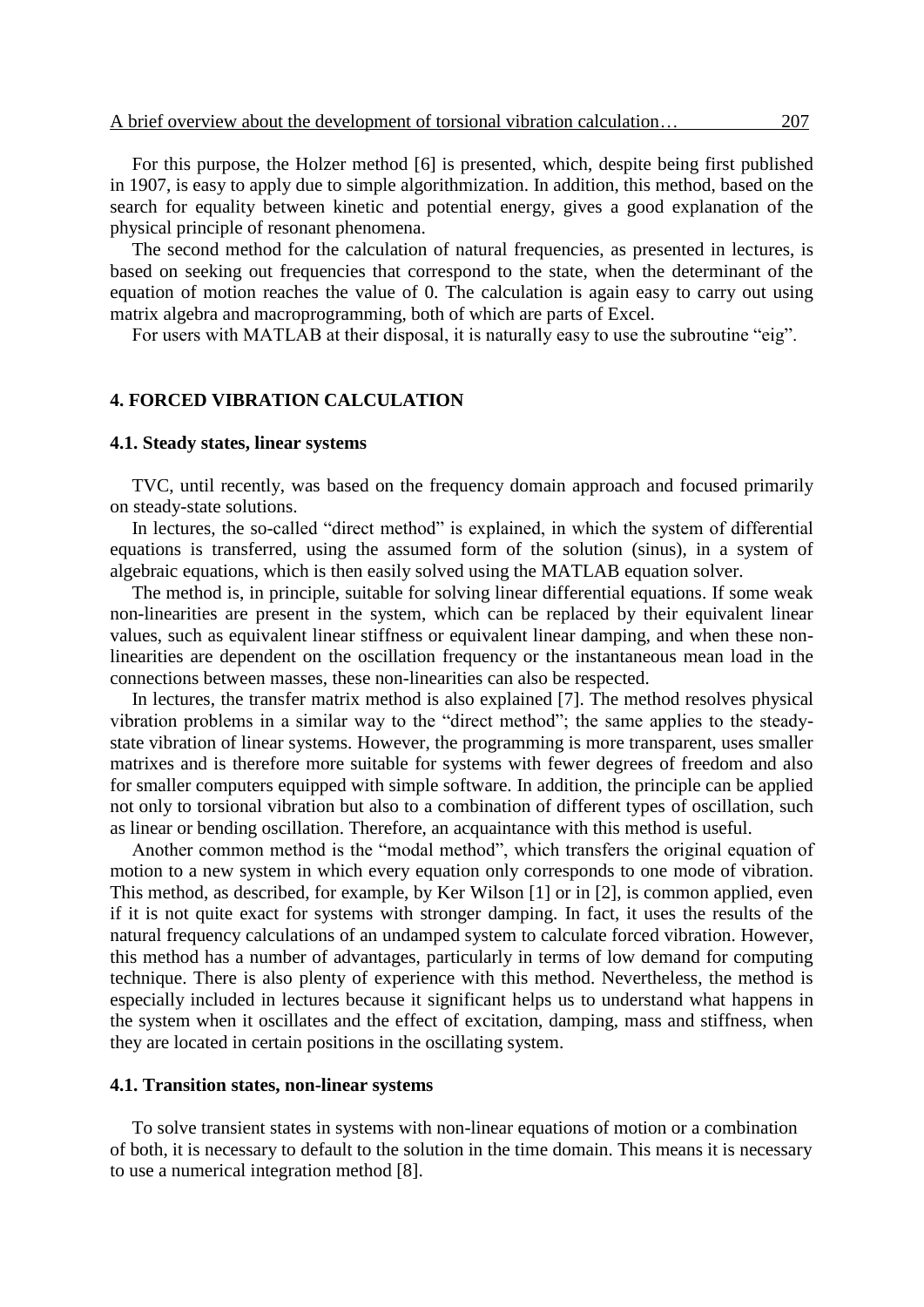Naturally and generally in these cases, it is the most common and most accessible to use the simulation and model-based system Simulink, which is integrated with MATLAB.

For the application of simulation calculations, particular in the case of dynamics in drive lines, Latchet's book [9] could be very helpful.

In recent years, this approach has been increasingly successful in the simulation of various processes including the dynamics of drive lines using the SimulationX software produced by the ESI ITI company from Dresden (see *Conference Proceedings* [10]).

A recent application of SimulationX, in connection with the model description language Modelica, was described by D. Grimm from Daimler AG in his paper in [10]. Similar articles e.g., [11] have been produced by MAN B&W, while [12,13] describes the selection of calculating software for the Croatian Register of Shipping.

The aforementioned packages are already far more adaptable to professional use. Efforts have also focused on the rapid calculation of alternatives, offering an opportunity to optimize design parameters quickly and effective [14].

## **5. SIMULATION, MODELING IN GT-POWER**

Rather than SimulationX, another powerful simulation software package called GT-Power is at the disposal of the Czech Technical University in Prague. The software is managed and distributed by the US company, Gamma Technologies, from Westmont, IL.

GT-Power is the industry-standard engine performance simulation package, which is used to predict engine performance quantities, such as power, torque, volumetric efficiency, fuel consumption and turbocharger performance. For problems connected with torsional vibration, GT-Power can facilitate the following calculations:

- Crankshaft torsional vibrations (time and frequency domain)
- Viscous and rubber dampers
- Engine unbalanced force moments, balance shafts
- Three-dimensional block vibrations and mounting system analysis, vibration isolators

It is clear that the calculation possibilities are considerably wider in this regard than for previous non-simulation methods. Calculations, as can be seen, also include such effects that were not previously considered but are nevertheless related to alternating torques and to torsional vibrations, which is evident, for example, in the case of oscillations of the entire engine.

Another undeniable advantage is that, if the excitation effects of working cycles in individual cylinders (tangential pressures) are not known in advance, then it is possible to calculate them using GT-Power. The introduction of more sophisticated models for the stiffness and damping of elastic members, as well as for vibration damping, involving vibration dampers and pendulum eliminators, is one of the advantages of the system.

Last but not least, GT-Power allows us to respect the influence of engine regulation, which in turn facilitates a solution to problems such as diesel engine "hunting" when idle.

These are all reasons why GT-Power calculations are included in the learning process.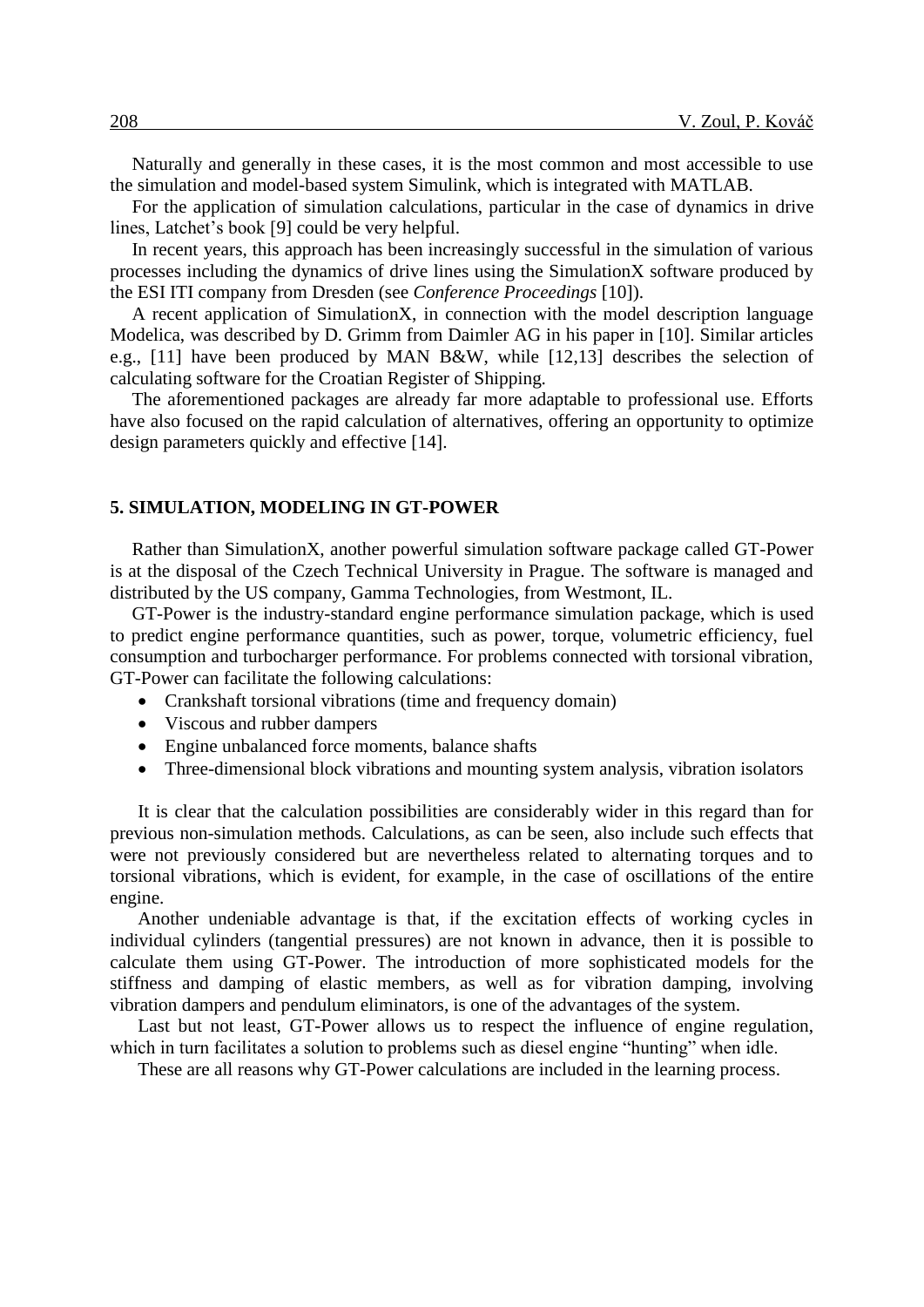# **6. COMPARISON OF DIFFERENT METHODS OF TORSIONAL VIBRATION CALCULATION**

Although it would appear that TVC and its results, using the different methods listed above, must be the same; in practice, however, the matter is not so simple.

The main reason is that each method works in some cases with slightly different models of mass-stiffness system components, such as models of dynamic stiffness or damping. This is especially true of computation in the frequency domain.

On the other hand, numerical integration allows us to more accurately respect the dynamic properties of system elements compared with simple equivalent linearization. In turn, we can use more sophisticated models of elastic and damping elements, such as those described in  $[15]$ .

Another problem concerns the phase shifts of each harmonic response component, which may be affected by the damping present in the system. Inaccurate phase shifts could influence the synthesis values of the torsional angle and load ([16], Chapter 4.19). Therefore, only scalar sums should be considered in these cases.

To make the process of entering input values into the program and clarify the way in which to understand the calculation results, TVC was carried out using the above-described methods. Each calculation was performed on the same diesel generator assembly with an elastic coupling. Subsequently, the way in which each of these methods respects the dynamical model of the drive line was assessed, along with the difficulty in preparing the calculation and determining time necessary to perform it.

The first calculation methods, which will be mentioned further, employ the "direct" method, while the second employ "modal analysis", both of which are programmed in MATLAB.

Both these two calculations were compared with the GT-Power calculation. For transient states, in this case the engine starting period, Simulink and GT-Power were used.

Programming with the use of the "modal method" seems to be easy and quick to perform. It looks sufficient when the calculation of an elastic coupling is necessary and when only one mode of vibration is decisive. For more complicated systems, it is necessary to take into account the fact that the phase shift between different vibratory modes is not quite correct. The calculation is based on a simplified assumption about the normal elastic curves determined for the undamped system. Therefore, the synthesis of vibration caused under different vibratory modes and by different harmonic components of excitation could involve scalar summation only, as mentioned above.

Programming using the "direct method" is slightly complicated, mainly because the extent of the resolved systems and thus the calculation are usually greater. The method is widespread and used above all as a basis for professional programs. The limitation is that it only solves stationary states and only respects certain types of weaker nonlinearities.

The use of Simulink is useful when no other software packages, specializing in non-linear and transient torsional vibration, are available. Simulink calculations, for the same drive line, produce the same results compared to GT-Power calculations, but the time necessary for the latter calculations is disproportionately higher.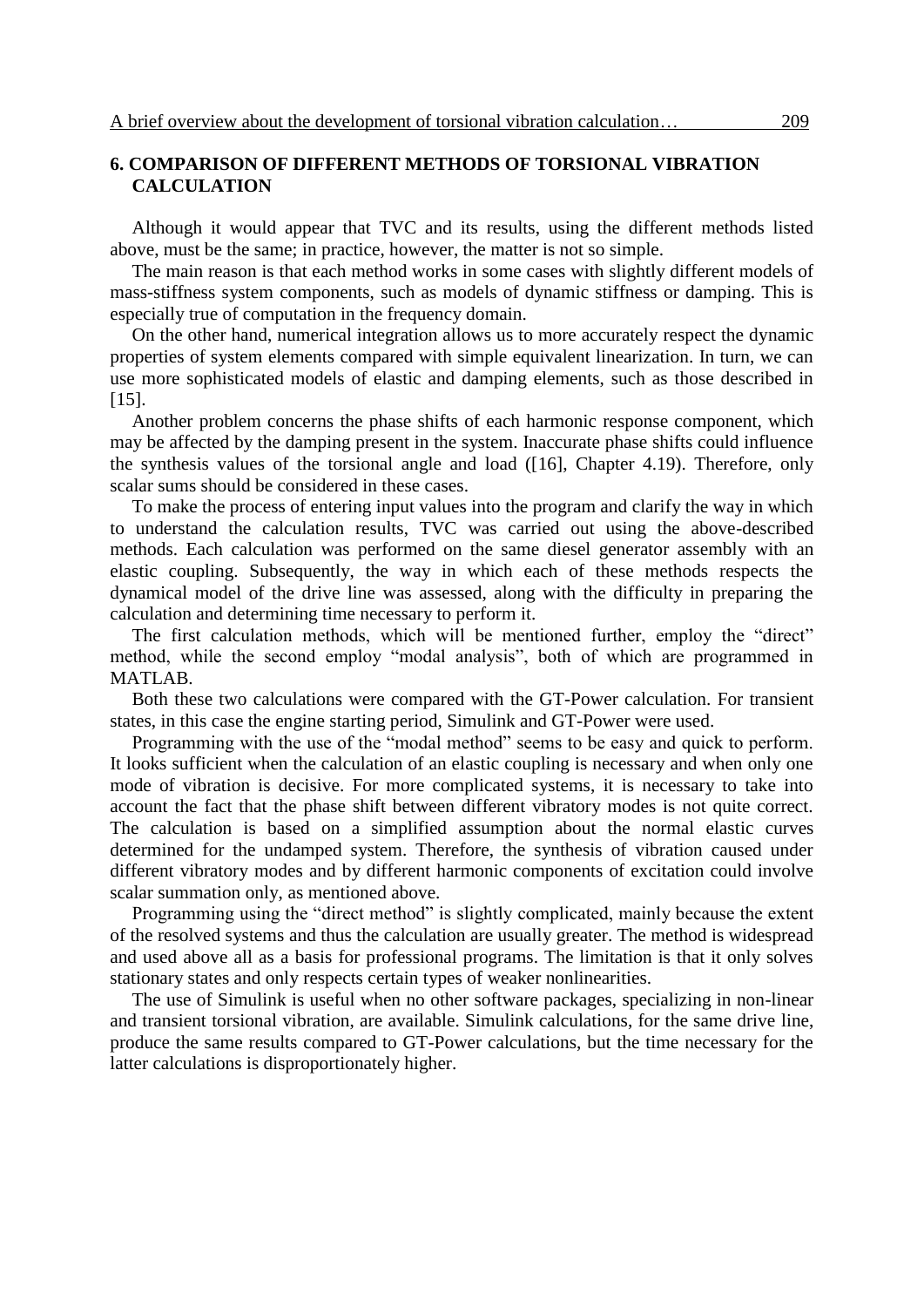## **7. SUMMARY AND CONCLUSIONS**

TVC is one of the basic calculations needed for the design of drive lines. These calculations have a long tradition and therefore developed to a very good level.

When teaching students, the basic methods are firstly described to help them understand the nature and solution of the problem and to apply them using simple, but generally accessible, computer software. Afterwards, the application of existing professional software packages is shown.

However, methods are developing all the time, while a recent trend in using simulation programs is clearly visible.

They are mainly two software packages used in this field: SimulationX and GT-Power. These packages are able to solve similar problems in a similar range, to a much large extent than in the case of classic older programs.

GT-Power is available at the Czech Technical University, meaning that its students are familiar with the software, at least in terms of the basic forms of calculation.

In the course of conducting the activities mentioned in the paper, selected examples were presented, which could be solved by students in seminars.

This theme will continue with investigations into other more complicated applications of GT-Power for advanced systems, such as in the form of a solution to a system with a twomass flywheel or with a pendulum torsional vibration eliminator.

Nevertheless, improvements in the calculation methodology should continue to be made, but only in direct connection with the calculation of real drive lines and by comparing the calculated values with the measurement results.

#### **References**

- 1. Wilson W. Ker. 1971. *Practical Solution of Torsional Vibration Problems*. London: Chapman & Hall Ltd.
- 2. British Internal Combustion Engine Research Association. 1958. *A Handbook on Torsional Vibration*. Compiled by Nestorides, E.J. Cambridge: Cambridge University Press.
- 3. Hafner K.E., H. Maas. 1985. *Torsionschwingungen in der Verbrennungskraftmaschinen.* [In German: *Torsional Vibration in Engines with Internal Combustion*.] Vienna, New York: Springer.
- 4. Dahler G. 2006. "Det Norske Veritas' methodology for propulsion shaft design". *DNV Software Conference 2006*. 18 October 2006. Shanghai.
- 5. VDI 2039. *Drehschwingungen im Antriebsstrang. Berechnung, Messung, Reduzierung.*  [In German: *Torsional Vibration in Drivelines. Calculation, Measurement, Reduction*.] Verein Deutscher Ingenieure. Beuth Verlag GmbH, Berlin. June 2016.
- 6. Holzer H. 1921. *Die Berechnung der Drehschwingung.* [In German: *Torsional Vibration Calculation*.] Berlin: Springer.
- 7. Pestel E.C., F.A. Leckie. 1963. *Matrix Methods in Elastomechanics*. New York, San Francisco, Toronto, London: McGraw-Hill Book Company.
- 8. Forschungsvereinigung Antriebstechnik E.V., Heft 450. 1995. *Kupplungkennwerte. Standartisierte Kennwertermittlung für Elastomer-Kupplungen.* [In German: *Coupling Characteristics. Standardized Parameter Identification of Elastomer Couplings*.] February 1995. Frankfurt: Forschungsvereinigung Antreibstechnik E.V.